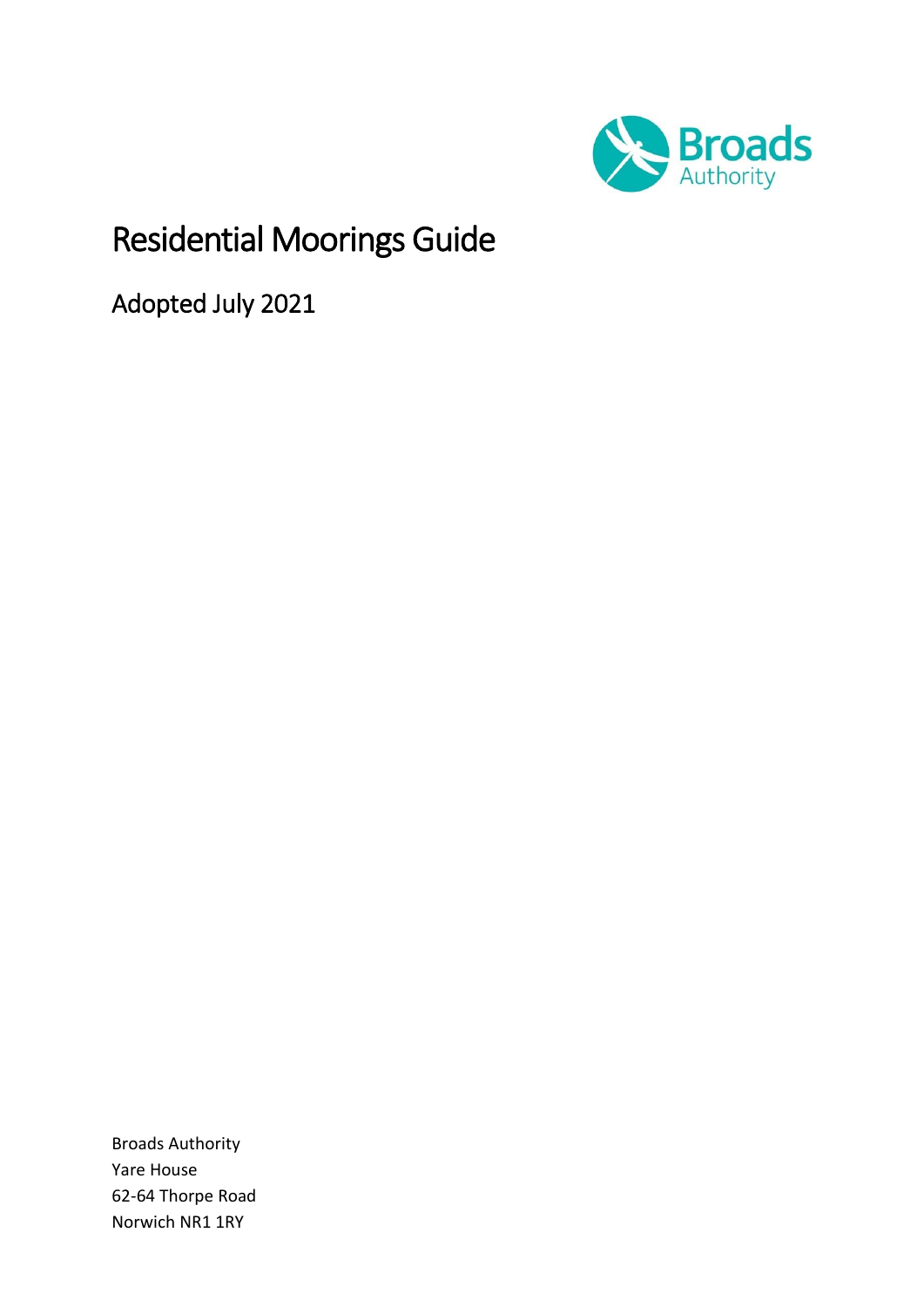## **Contents**

| Adopted July 2021                                           |                                                                                    |    |  |  |
|-------------------------------------------------------------|------------------------------------------------------------------------------------|----|--|--|
| 1.                                                          | Introduction                                                                       |    |  |  |
| 2.                                                          | Consultation                                                                       |    |  |  |
| 3.                                                          | <b>Residential Moorings - definitions</b>                                          |    |  |  |
| 4.                                                          | Acceptable location for residential moorings                                       | 5  |  |  |
|                                                             | 4.1 Where Residential Moorings could be permitted.                                 | 5  |  |  |
|                                                             | 4.2 Location of residential moorings within a site/marina/boatyard/basin.          | 6  |  |  |
| 5.                                                          | Flood Risk and climate change                                                      | 7  |  |  |
| 6.                                                          | Management plan                                                                    |    |  |  |
| 7.                                                          | Register                                                                           |    |  |  |
| 8.                                                          | <b>Council Tax</b>                                                                 |    |  |  |
| 9.                                                          | Facilities, services and other considerations                                      | 10 |  |  |
|                                                             | 9.1 Potential ways to address policy DM37 requirements for facilities and services | 10 |  |  |
|                                                             | Other facilities/extras<br>9.2                                                     | 14 |  |  |
|                                                             | 9.3 Other considerations                                                           | 14 |  |  |
| 10.                                                         | Key messages - reminder                                                            | 16 |  |  |
| 11.                                                         | Helpful links and where to go to get advice                                        | 16 |  |  |
| Appendix A - Residential Moorings management plan checklist |                                                                                    |    |  |  |
| Appendix B - Residential moorings questionnaire<br>19       |                                                                                    |    |  |  |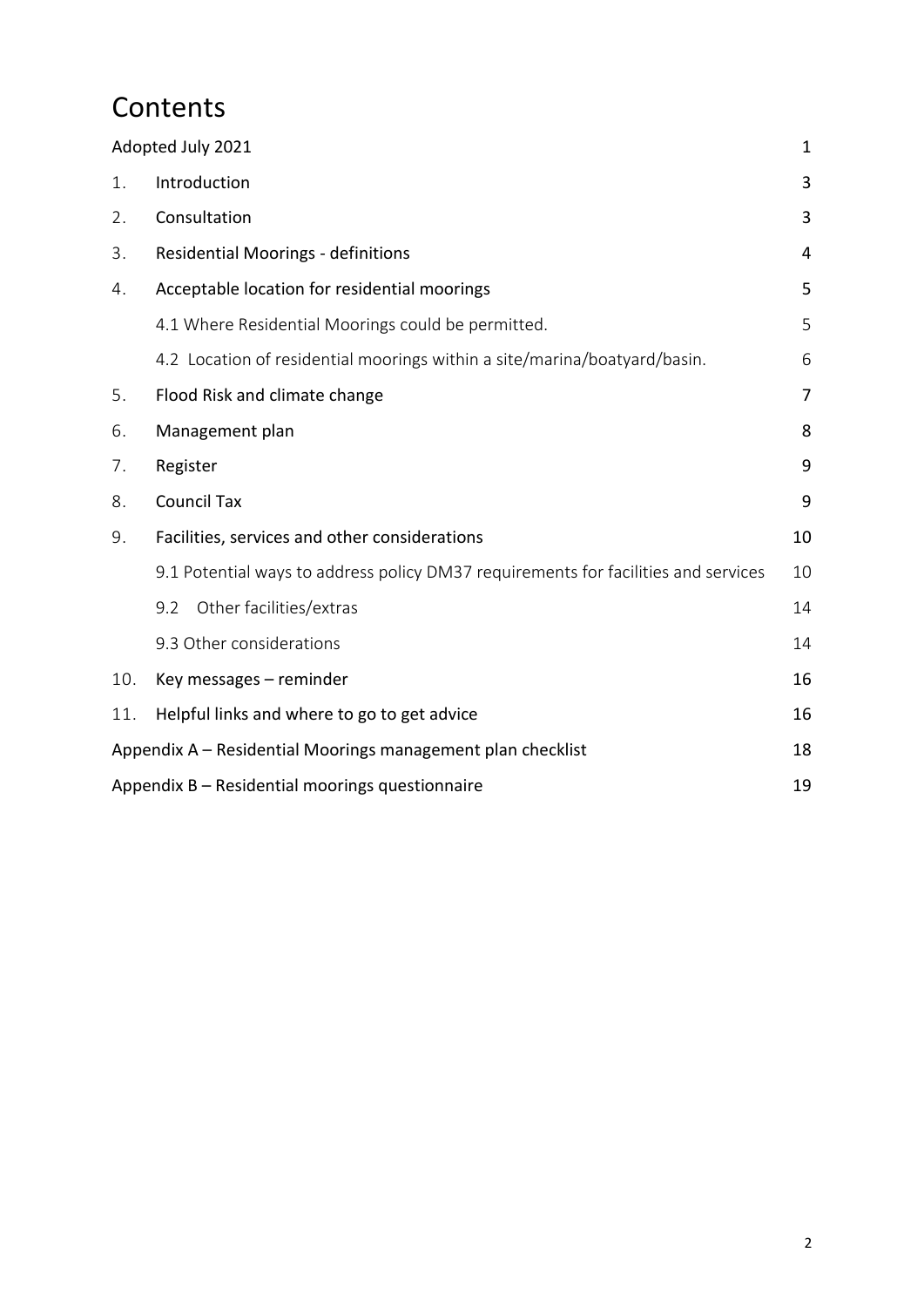## <span id="page-2-0"></span>1. Introduction

In the current Local Plan for the Broads, the Authority is required to identify a need of 63 residential moorings<sup>1</sup> and subsequently allocate sites for residential moorings to count towards that need. The Local Plan also contains a detailed policy that all proposals for residential moorings are required to address (Policy DM37 – see page 115 of the Local Plan).

This guide is designed to help implement the policies of the Local Plan relating to residential moorings. It is designed for decision makers as well as applicants and site owners. It contains useful information to help make schemes for residential moorings as successful as possible.

The key messages of this Guide are:

- a) You need to consider flood risk through a flood risk assessment and flood response plan.
- b) You need to consider the impacts of Climate Change.
- c) A management plan is required that details how you will manage the residential moorings. A template is included at Appendix A.
- d) You need to keep a register of those who are living on the residential moorings.
- e) You should contact your District Council to confirm the approach to Council Tax.
- f) You need to provide adequate facilities for those living at the residential moorings. You may already have many of these in place<sup>2</sup>.
- g) A template to address many of the requirements in the policy and guide is included at [Appendix B.](#page-18-0)

## <span id="page-2-1"></span>2. Consultation

The Residential Moorings Guide was consulted on twice during the course of 2020. The first consultation ran from 12 March to 24 April 2020. The second consultation ran from 25 September to 20 November 2020. The comments that were received, the Broads Authority's response to the comments and the amendments which comments may have resulted in, can be found [here.](https://www.broads-authority.gov.uk/__data/assets/pdf_file/0029/388046/Residential_Moorings_Guide_-_endorsement_for_BA_adoption.pdf)

<sup>-</sup><sup>1</sup> [Norfolk Caravans and Houseboats Accommodation Needs Assessment \(ANA\) including for Gypsies, Travellers and Travelling Show people](https://www.broads-authority.gov.uk/__data/assets/pdf_file/0009/1023102/Norfolk-Final-ANA-October-9th-2017.pdf)

<sup>&</sup>lt;sup>2</sup> There are many permitted residential moorings around the country who have systems in place. They may not necessarily be relevant to the Broads or may not be relevant to your site or may not be how you want to run your site. But they give you an idea of how to do things. We strongly suggest you contact us to talk through your proposed approach in advance of putting it in place.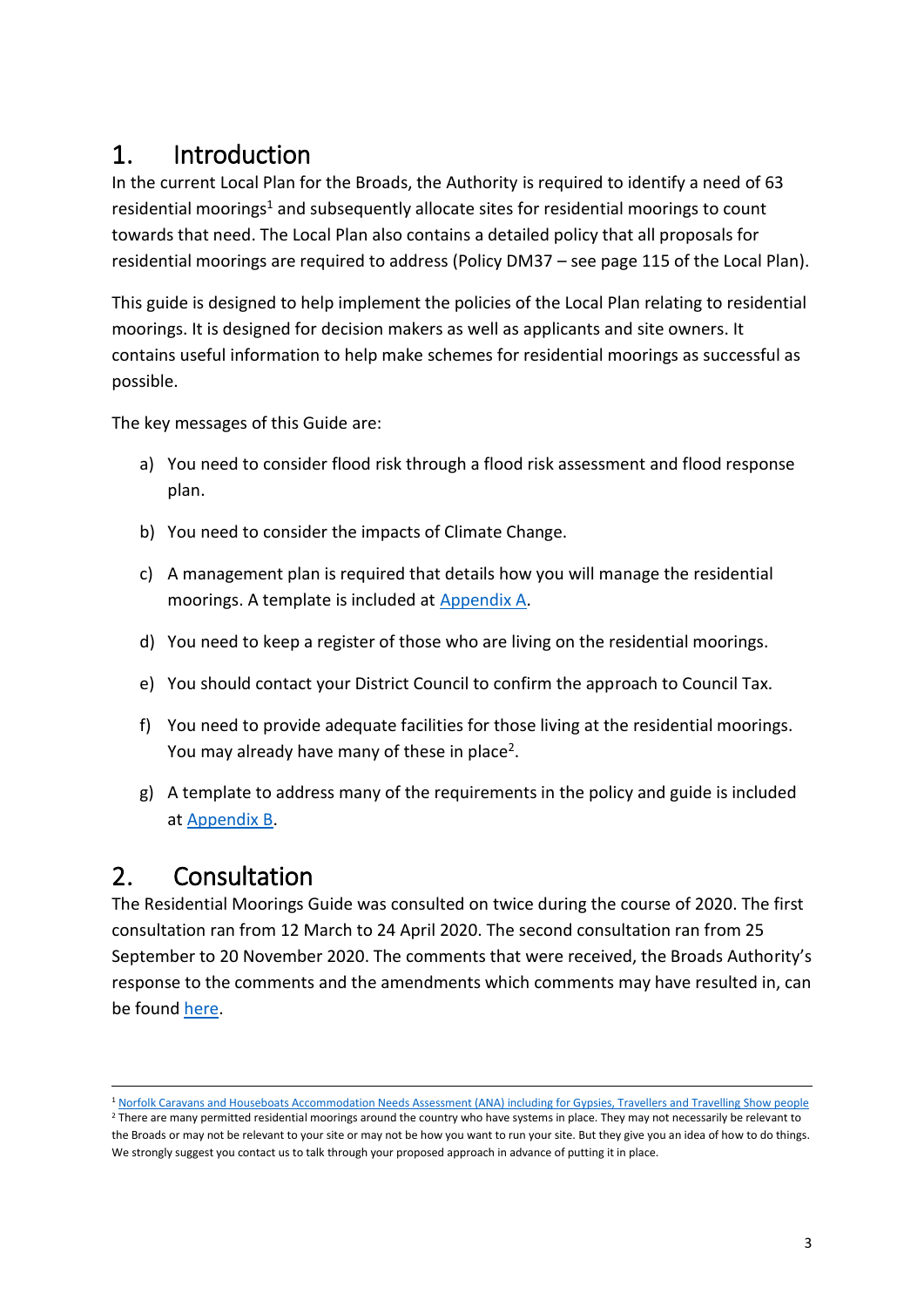## <span id="page-3-0"></span>3. Residential Moorings - definitions

The supporting text of policy DM37 defines a residential mooring as 'a mooring where someone lives aboard a vessel (capable of navigation), where the vessel is used as the main residence, and where the vessel is moored in one location for more than 28 days in a year. The vessel may occasionally/periodically go cruising and return to base'.

It goes on to say that 'for the purposes of this policy, it should be noted that there is an expectation that the moorings will be occupied by a vessel of standard construction and appearance and which is conventionally understood to be a boat. For the avoidance of doubt, the policy does not apply to houseboats.

Houseboats are considered to be structures without means of independent propulsion and will be dealt with on a case by case basis due to their potential impact on character of the area'. Of relevance to schemes for houseboats, the Environment Agency have clarified that a body of water is classed as flood zone 3b. Following the NPPG flood risk tables through<sup>3</sup>:

- If used for permanent residential, they would be classed as highly vulnerable (as they are similar to the category of caravans, mobile homes and park homes intended for permanent residential use). Highly vulnerable development is not compatible with flood zone 3b and should not be permitted.
- If used for tourist accommodation, they would be classed as more vulnerable (as they are similar to this category: sites used for holiday or short-let caravans and camping, subject to a specific warning and evacuation plan). More vulnerable development is not compatible with flood zone 3b and should not be permitted.

-

<sup>&</sup>lt;sup>3</sup> Table 2 is Flood risk vulnerability classification: **Flood risk and coastal change - GOV.UK** (www.gov.uk) and Table 3 is Flood risk vulnerability and flood zone 'compatibility': [Flood risk and coastal change -](https://www.gov.uk/guidance/flood-risk-and-coastal-change#Table-3-Flood-risk-vulnerability) GOV.UK (www.gov.uk)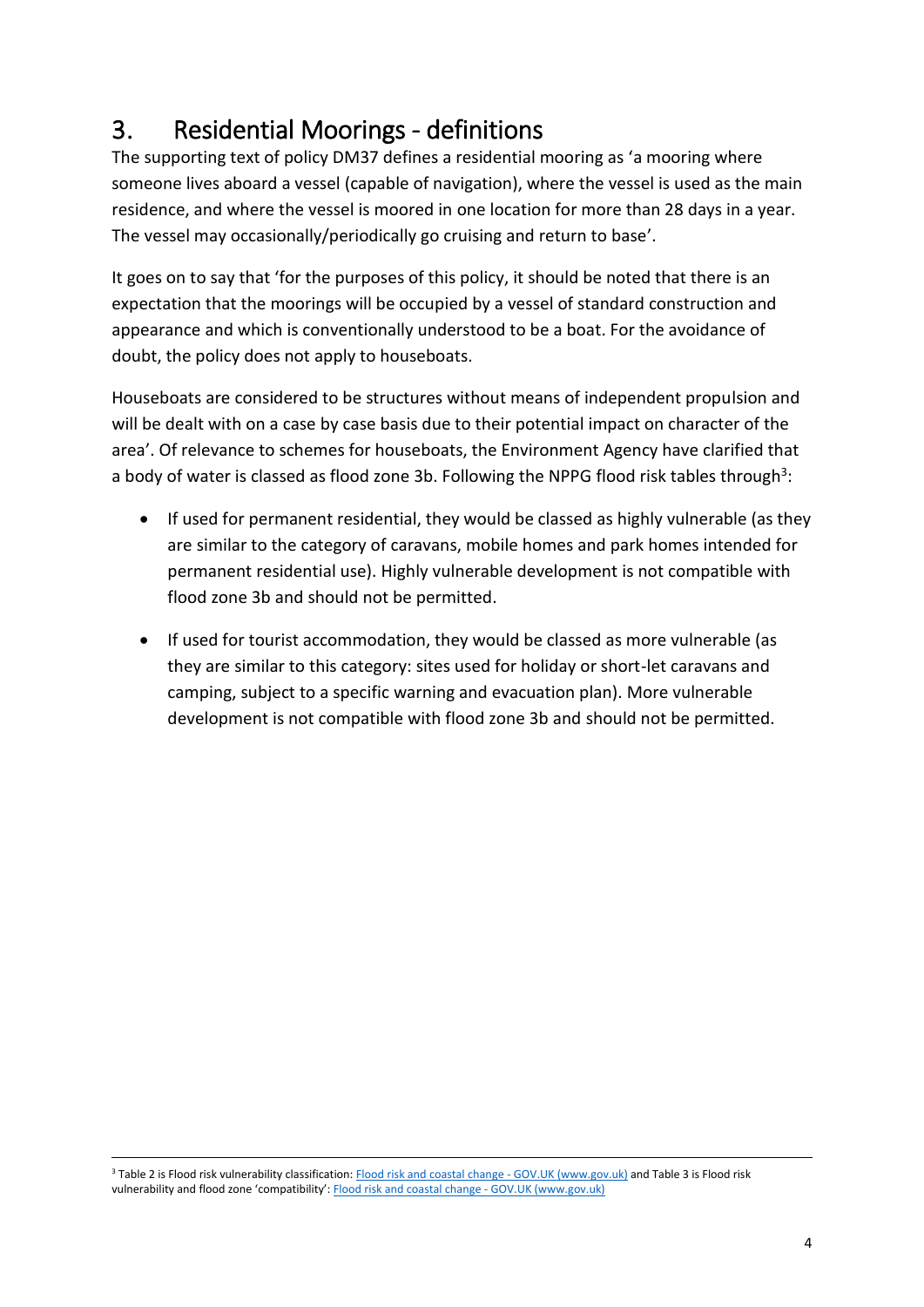## <span id="page-4-0"></span>4. Acceptable location for residential moorings

## <span id="page-4-1"></span>4.1 Where Residential Moorings could be permitted.

Policy DM37 sets out where residential moorings may be acceptable (criterion a) and would apply to applications for schemes in areas not allocated in the Local Plan. This section breaks that down and provides some more information.

- i) 'Is in a mooring basin, marina or boatyard…' The reason for this requirement is to remove any potential impact on navigation because of residential moorings as well as ensure access to boating facilities such as pump outs and maintenance.
- ii) '…that is within or adjacent to a defined development boundary…' The development boundary could be one of the four in the Local Plan for the Broads<sup>4</sup> or could be set out in the adopted Local Plan of one of our 5 district councils (see below for Norwich City). Development boundaries are areas within which housing (and in this case, residential moorings) are generally supported in principle (but subject to other policies in the Local Plan) because they have good access to key services and are well related to the existing built up area of a settlement.
- iii) '…or 800m/10 minutes walking distance to three or more key services…' Key services are set out in the supporting text for the policy and copied below. They reflect the Housing and Economic Land Availability Assessment methodology:
- A primary school

-

- A secondary school
- A local healthcare service (doctors' surgery)
- Retail and service provision for day to day needs (district/local shopping centre, village shop)
- Local employment opportunities which are defined as follows, which reflect areas with potentially a number of and variety of job opportunities:
	- o Existing employment areas allocated/identified in our districts' Local Plans; or
	- $\circ$  City, Town or District Centre as identified in the Local Plan for the Broads or our District's Local Plan. We note that this means such centres count towards two of the three key services test; or

<sup>4</sup> These are in Wroxham/Hoveton, Thorpe St Andrew, Oulton Broad and Horning. See policy DM35 of the Local Plan and see the maps here[: DMS35: Residential development within defined development boundaries Maps](https://www.broads-authority.gov.uk/__data/assets/pdf_file/0003/1565832/DEVELOPMENT_BOUNDARIES.pdf)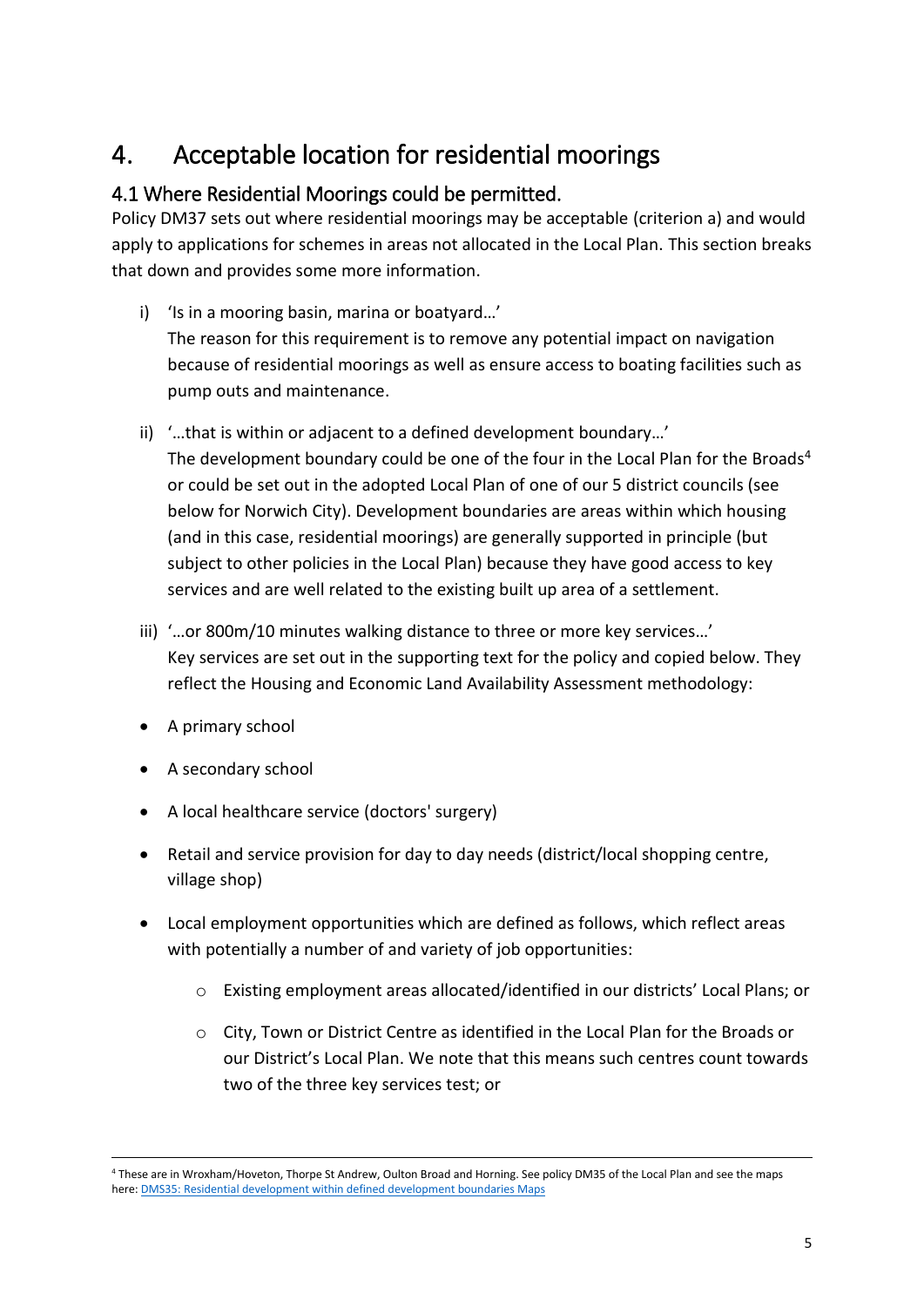- o These sites that are allocated in the Local Plan for the Broads: BRU2, BRU4, CAN1, HOR6, POT1, STA1, TSA3.
- A peak-time public transport service to and from a higher order settlement (peak time for the purposes of this criterion will be 7-9am and 4-6pm)

Applications will need to submit supporting information about the location of these key services.

• '…and the walking route is able to be used and likely to be used safely, all year round…'

The walking route that is 800m or 10 minutes' walk to the key services needs to be available and attractive for use all year round. In practice this will more likely mean surfaced footways rather than rural public rights of ways. This will be judged on a case by case basis in liaison with the Highways Authority. Norfolk Police recommend that the route to the site should, where possible, be straight and have a width of 3m wide, with vegetation maintained to prevent fear of crime (removal of potential hiding places), and to consider lighting if appropriate (taking into account the dark skies policy of the Local Plan and the location of residential moorings). Applications will need to submit supporting information about the quality and experience of the routes used to travel between residential mooring and services.

• '…or is in Norwich City Council's Administrative Area' Norwich City Council requested this addition as there are no mooring basins, marinas or boatyards in Norwich; this change now allows for residential moorings in the City (subject to the normal planning application process) and is consistent with the policies of the River Wensum Strategy, a partnership document adopted by both the Broads Authority and Norwich City Council (and other partners).

It is important to note that applications in Norwich will need to be determined by Norwich City Council and the Broads Authority. Norwich City Council are the Local Planning Authority for the land. The Broads Authority is the Local Planning Authority for the river. Policies of both adopted Local Plans will be relevant to schemes in Norwich.

## <span id="page-5-0"></span>4.2 Location of residential moorings within a site/marina/boatyard/basin.

An applicant may want certain specific moorings to be permitted for residential moorings or may want an area to be permitted with a maximum number of residential moorings within that area, to reflect the operations of the marina or boatyard or site. This will need to be discussed and agreed with the Local Planning Authority. It will be for the operator of the site to control which moorings are used for residential moorings in line with the permission granted. The operator will need to produce a management plan (see section 6), and will also need to record the details of the residential moorings in a register (see section 7).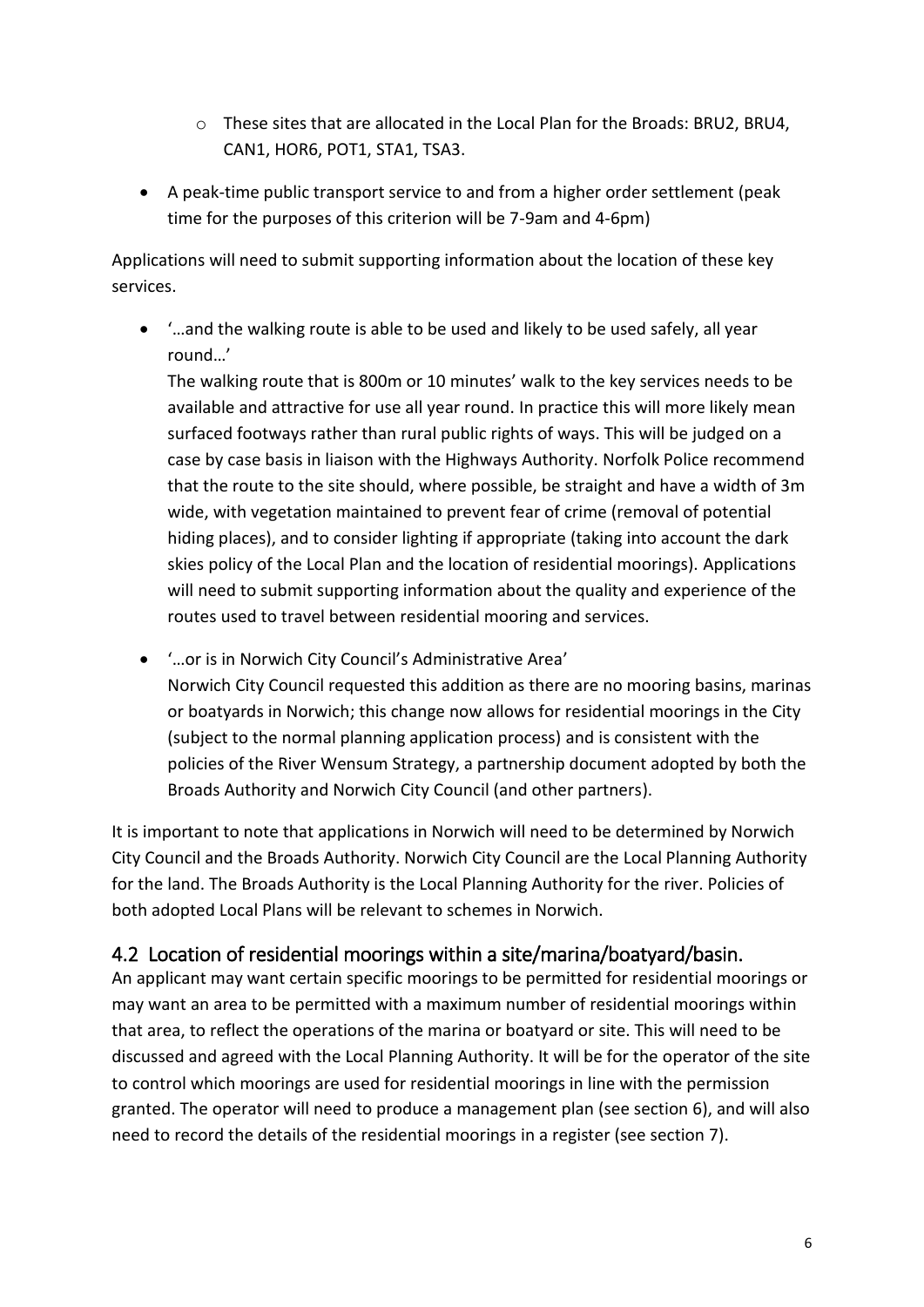## <span id="page-6-0"></span>5. Flood Risk and climate change

The Authority will require site specific flood risk assessments including a flood response plan<sup>5</sup>. See policy DM5 of the Local Plan for the Broads as well as the Flood Risk SPD<sup>6</sup>.

Whilst the Authority appreciates that at times of flood the boat which is lived in will be already on water and is able to float, the issue is more to do with the risk arising because of flooding in this instance. The supporting text of DM37 identifies some issues that need to be addressed through a site-specific flood risk assessment that will be required for residential moorings.

- a) The technique/method of mooring the vessel. The Flood Risk Assessment (FRA) should show how the boat will be moored to prevent it being too tight or too loose. If the vessel is moored too tightly it could list, and by being too loose it could float onto the landside of the quay heading or be cast adrift at times of flooding. Both scenarios have safety concerns for occupiers, possessions and other objects or vessels that could be hit by a loose boat, and should be addressed within the FRA.
- b) A Flood Response Plan needs to be produced. While it is acknowledged that residential boats will float, the access to the boat could be disrupted at times of flood, causing the occupier to be stranded on board the boat. The Flood Response Plan needs to advise what the occupier should do at times of flood to ensure their safety whether they should evacuate the boat in advance of flooding or take refuge in the boat and therefore have supplies to help them sit out the flood.
- c) Finally, the FRA should include consideration of how the boat moored at the residential mooring will be monitored at times of flood to make sure it does not cause damage to other vessels, and to prevent damage to the belongings on board and the boat itself.

Regarding a) above, please note that vessels that come adrift from their moorings, either in flood conditions or in normal situations, could give rise to an increase in flood risk if they drift and block or create a water flow restriction of a waterway on the Broads.

If the FRA and Flood Response Plan proposes refuge within the boat in times of flood then the Environment Agency states that the boat will need to be capable of rising up above the extreme 0.1% (1 in 1000 year) plus climate change flood level. The FRA will need to detail what the required height of rise will be and demonstrate that the boat's mooring can enable it to rise that high without posing a hazard to the occupants of the boat. If the FRA and

<sup>-</sup><sup>5</sup> A guide/template can be found here: https://www.broads-authority.gov.uk/ data/assets/word doc/0032/298850/Appendix-D-Flood-[Response-Plan-Guidance.docx](https://www.broads-authority.gov.uk/__data/assets/word_doc/0032/298850/Appendix-D-Flood-Response-Plan-Guidance.docx)

<sup>&</sup>lt;sup>6</sup> See guidance for best practice Broads Flood Risk Supplementary Planning Document[: https://www.broads](https://www.broads-authority.gov.uk/__data/assets/pdf_file/0019/236404/Broads-Flood-Risk-SPD-2020.pdf)[authority.gov.uk/\\_\\_data/assets/pdf\\_file/0019/236404/Broads-Flood-Risk-SPD-2020.pdf](https://www.broads-authority.gov.uk/__data/assets/pdf_file/0019/236404/Broads-Flood-Risk-SPD-2020.pdf)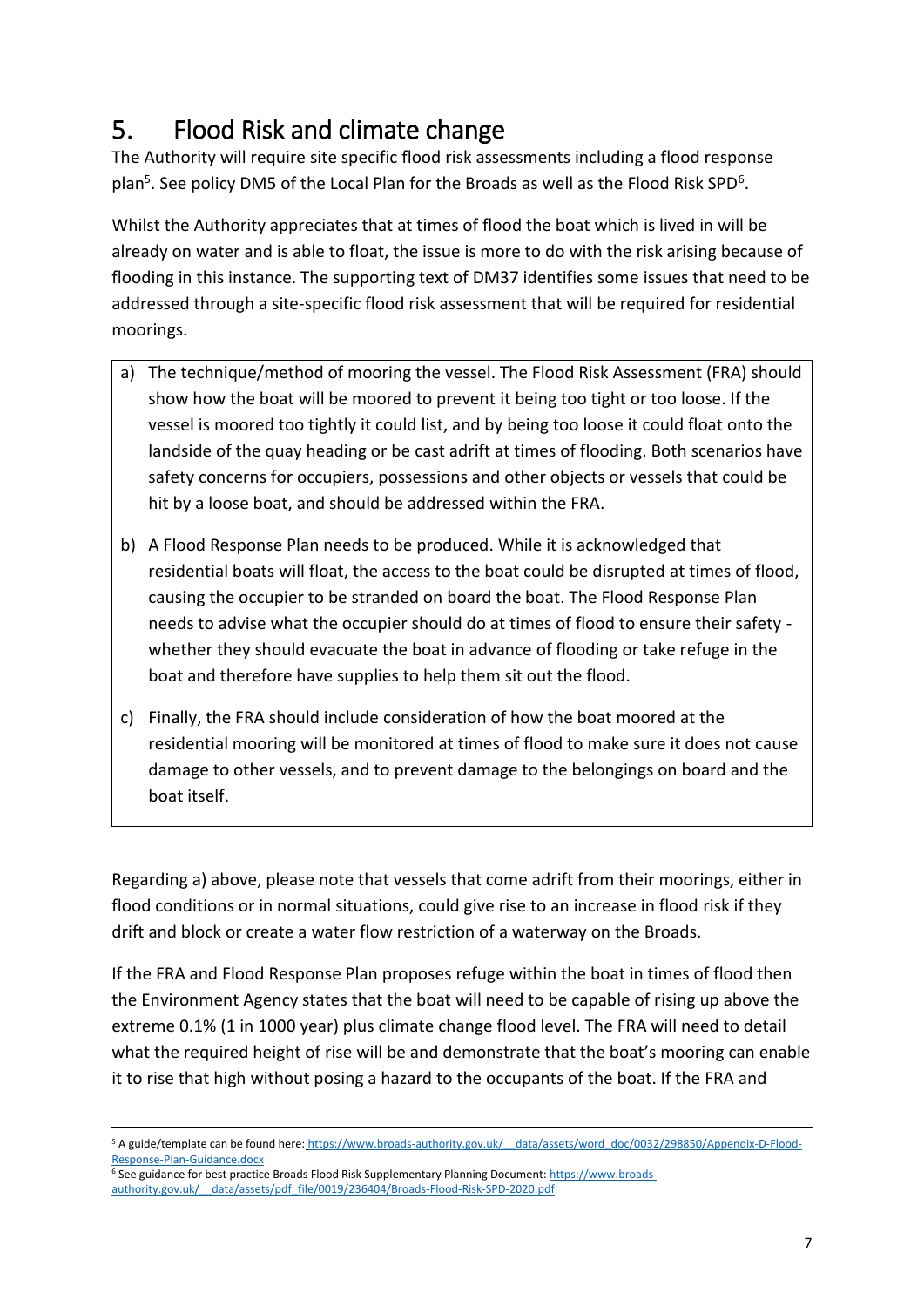Flood Response Plan does not propose refuge, but instead proposes evacuation in advance of a flood, then the FRA and response plan will need to show how the occupants will be able to receive advanced warnings and where they will be able to evacuate to in time. The Environment Agency go on to say there is always a residual risk of warnings not being received, so the FRA will need to address this risk. The ability to take refuge within the boat, as described above, is a valuable fall-back measure and, if possible, the mooring should be designed to provide this refuge as a precaution, even if the preferred option is evacuation in advance of flooding.

Turning to climate change, you will be required to fill out a [climate change checklist](https://www.broads-authority.gov.uk/__data/assets/word_doc/0033/259917/Climate20change20checklist20template.docx)<sup>7</sup>. This identifies various effects that could arise in a changing climate. Flood risk may be one of them, but there are others. Filling out the checklist may help you consider how you run and develop your site in a changing climate. For example, how will you address risks associated with a changing climate? How will you manage high winds as a result of storms for example?

## <span id="page-7-0"></span>6. Management plan

You will be required to produce a plan that sets out how the residential moorings will be managed.

The management plan will help ensure the site as a whole is appropriately managed. The management plan will be a condition on the permission given to an application for residential moorings. A breach of this management plan would then be a breach of condition and could be enforced.

It is expected that a Management Plan will cover the following. This list is not exhaustive and there may be other aspects that need to be covered. You may already address these issues in some way on your site.

- a) Site rules and/or terms and conditions.
- b) Noise expectations relating to noise. This could cover aspects such as generators, when engines will run and generally any noise that could be considered a nuisance such as boat maintenance and generally socialising at unsociable hours. Please note that there is a bye-law that could be of relevance: Byelaw is 85 'Noise Nuisance' of Broads Authority Navigation Byelaws 1995. Local Council guidance on noise would also be relevant and so too will the amenity policy of the Local Plan for the Broads.
- c) Waste management sewerage and rubbish and recycling. Methods for storage and removal need to be clearly identified with particular consideration given to location of storage and proximity to water and the effect of high-water flows.

<sup>7</sup> Climate Change checklist: [https://www.broads-](https://www.broads-authority.gov.uk/__data/assets/word_doc/0033/259917/Climate20change20checklist20template.docx)

[authority.gov.uk/\\_\\_data/assets/word\\_doc/0033/259917/Climate20change20checklist20template.docx](https://www.broads-authority.gov.uk/__data/assets/word_doc/0033/259917/Climate20change20checklist20template.docx)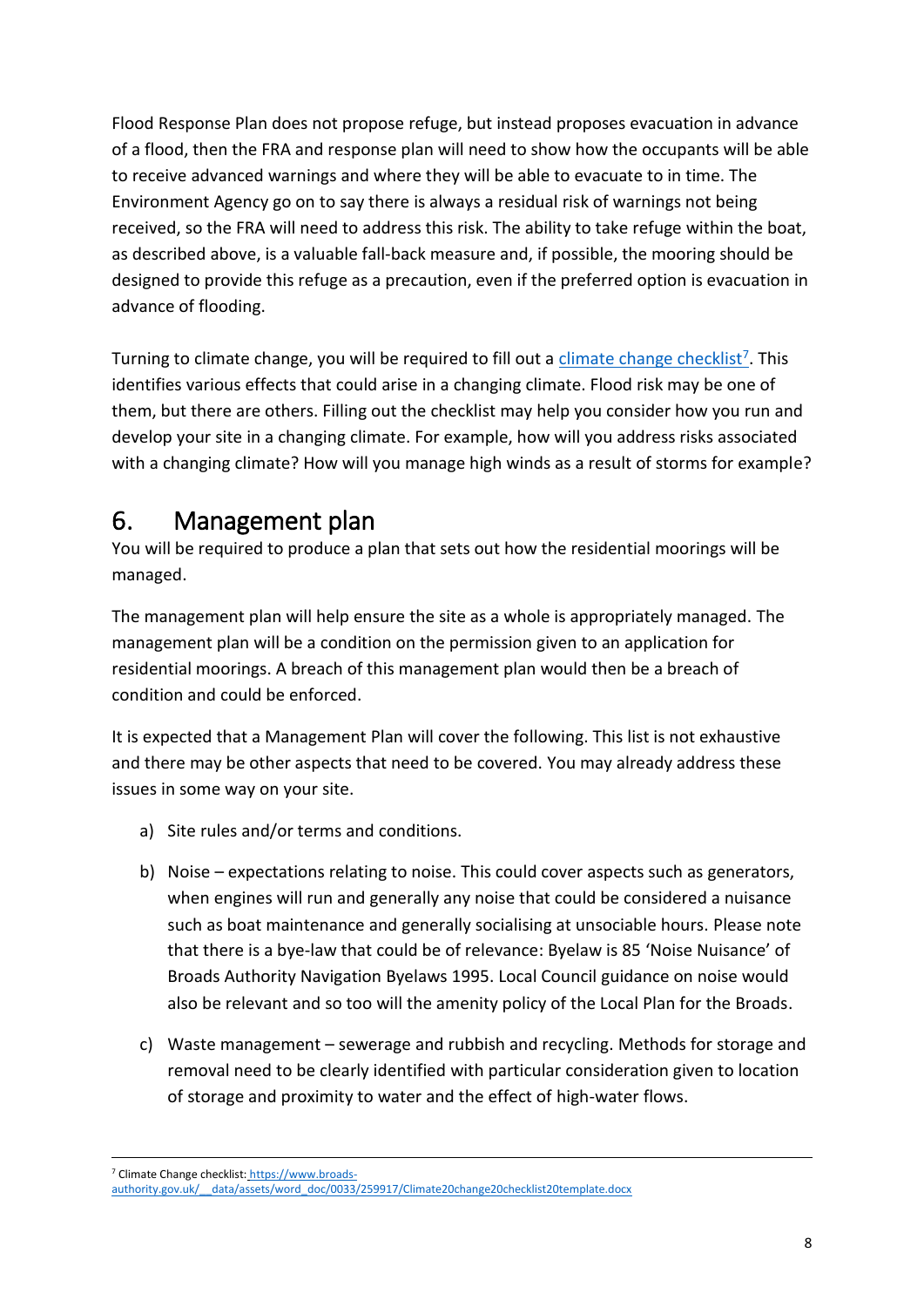- d) Management of increased vehicular movements.
- e) Storage provision for residential boaters bicycles and residential paraphernalia. Details of any storage provision needs to be included. Need to consider the impact on the character of the area.
- f) Details of water safety provisions.
- g) Contact details of who to contact if the management requirements of the site are not adhered to.
- h) Detail how the mooring will be managed. For example, who will be the point of contact and will they be on site 24/7 or 9-5 weekdays for example.
- i) State requirements on how vessels will meet the requirements of the bye-laws and legislation for example the need for boat safety certificates and appropriate insurance.

## <span id="page-8-0"></span>7. Register

A register of those boats being lived on will be required. The register of who lives on which boat will be maintained at all times and needs to be made available for inspections by the Broads Authority as part of monitoring of conditions set on any permission. The reason for keeping this register is to ensure that only the permitted number of boats are being lived on.

## <span id="page-8-1"></span>8. Council Tax

The Broads Authority is the Local Planning Authority and does not collect Council Tax. Residential moorings may be liable for Council Tax. The British Waterways Marinas Ltd (BWML) has produced this information on residential moorings and Council Tax: <https://bwml.co.uk/council-tax-for-residential-moorings/> and the Residential Boat Owners Association (RBOA) also have information on Council Tax: [https://www.rboa.org.uk/q-a/.](https://www.rboa.org.uk/q-a/)

**You should contact your District Council to confirm the approach to Council Tax.**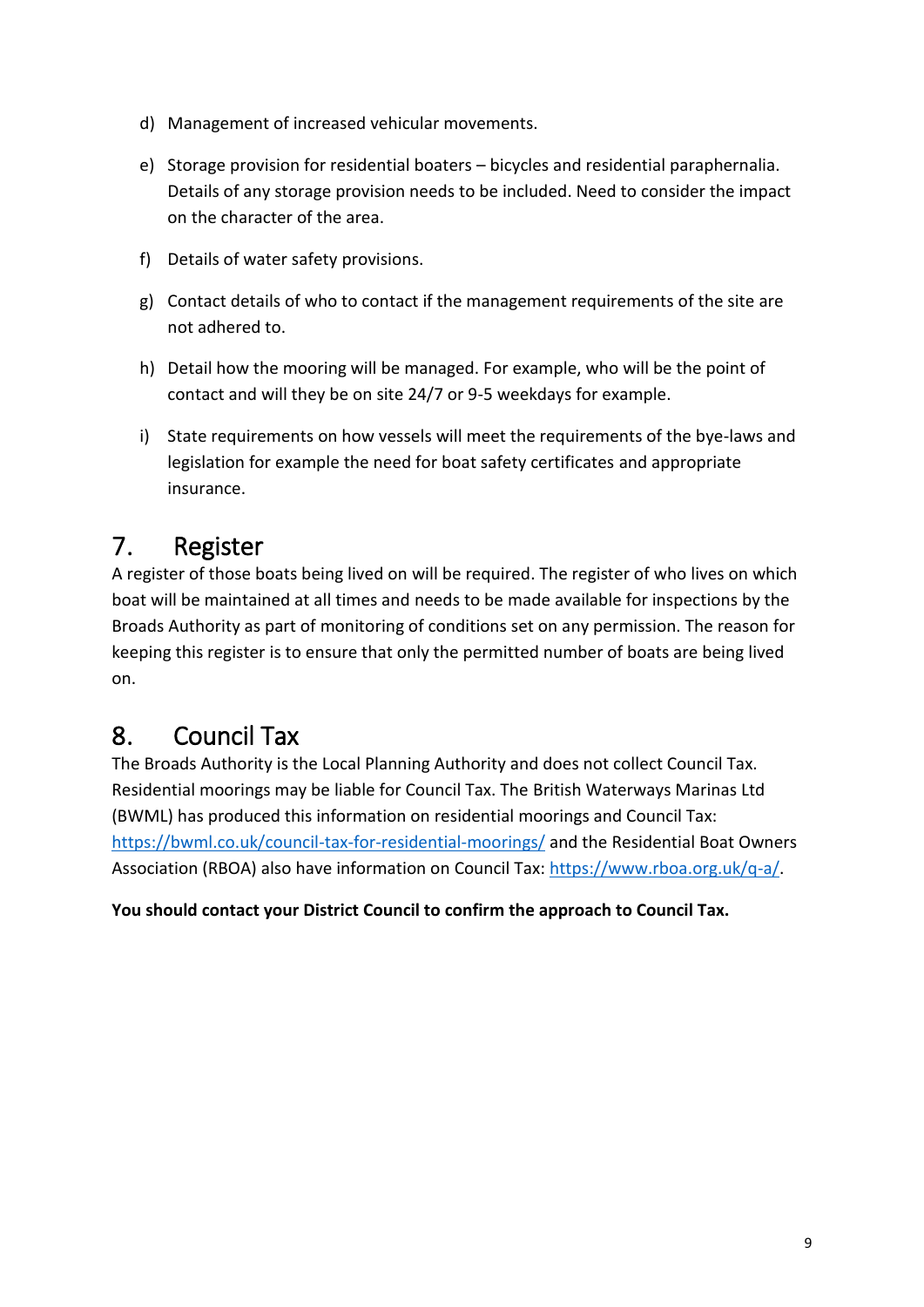## <span id="page-9-0"></span>9. Facilities, services and other considerations

The policy, DM37, refers to the provision of facilities. This section provides some further information about the facilities and services set out in DM37 and other relevant policies of the Local Plan and how you may wish to make them available at residential moorings.

### Policy DM37 says:

- b) Provides an adequate and appropriate range of ancillary facilities on site to meet the needs of the occupier of the residential moorings (for example potable water, wastewater pump out (see j below), and electricity) or provides adequate access to these ancillary facilities in the vicinity of the residential mooring;
- g) Has adequate car parking and makes provision for safe access for service and emergency vehicles and pedestrians;
- i) Makes adequate provision for waste, sewage disposal and the prevention of pollution; and
- j) Provides for the installation of pump out facilities (where on mains sewer) unless there are adequate facilities in the vicinity.

Proposals need to set out how provisions will be made for facilities associated with residential uses (such as rubbish, amenity space, external storage and clothes drying for example).

The Local Plan also requires all development to consider and address surface water run off and this may be relevant to your scheme, especially if you plan to provide surfacing that may be impermeable.

## <span id="page-9-1"></span>9.1 Potential ways to address policy DM37 requirements for facilities and services

**Please note that the following are examples from elsewhere in England to give you an idea of how these issues are addressed. The approach of others who provide and manage residential moorings may not necessarily be suitable to the Broads or may not be suitable to your site or may not be how you want to run your site. We strongly suggest you contact us to talk through your proposed approach in advance of putting it in place.**

**We also need this kind of information shows on plans with details included in planning applications to help us to assess the application. There is a checklist at [Appendix B](#page-18-0) that applicants can work through to address the topics raised in this section.**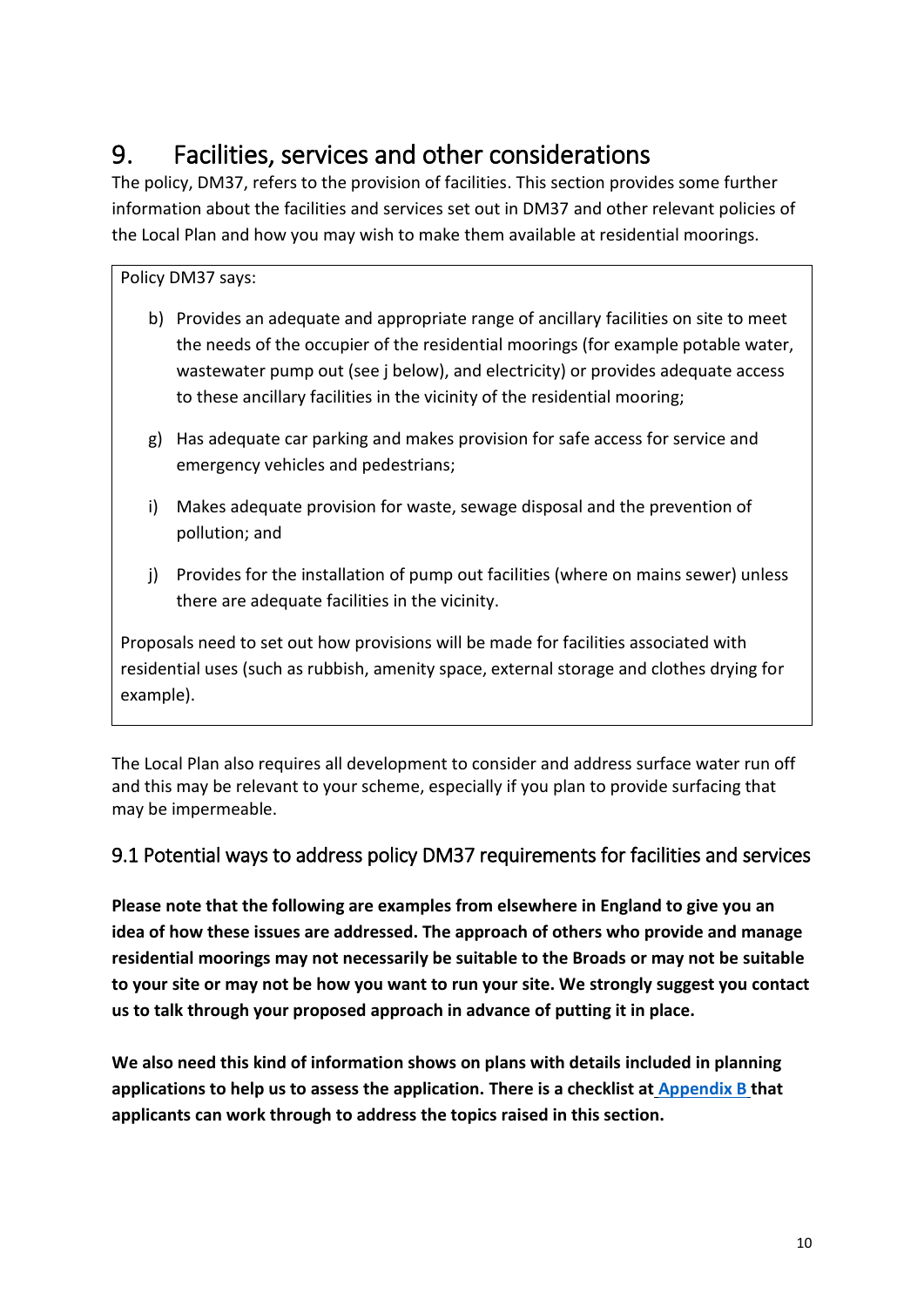### 9.1.1 Electricity

By providing electricity, there will be no need for boat engines or generators to be run (which have associated noise and fumes). Some electric units come with lights on the top which can cause light pollution so providing these at sites in more rural areas or on edge of settlements will need careful consideration.

### **Q: How will you provide the residential moorings with electricity?**



#### **Q: How will the electricity unit impact on/add to light pollution?**

**Electricity meter cards dispenser and electricity (and water) unit at Cowroast Marina.**

#### 9.1.2 Water

The Environment Agency are keen to emphasise that applications should include details of early consultation with the relevant water company to ensure there is sufficient capacity in their network to supply water to moorings in that specific location. The abstraction of 20 cubic metres or more a day from either surface or groundwater source would require an abstraction licence from the Environment Agency. If the chosen site for the additional moorings already holds an abstraction licence, there would need to be consideration of the impacts from additional needs as a result of the new moorings. Details on applying for a licence here [https://www.gov.uk/guidance/water-management-apply-for-a-water](https://www.gov.uk/guidance/water-management-apply-for-a-water-abstraction-or-impoundment-licence)[abstraction-or-impoundment-licence](https://www.gov.uk/guidance/water-management-apply-for-a-water-abstraction-or-impoundment-licence) or managing a licence here [https://www.gov.uk/guidance/manage-your-water-abstraction-or-impoundment-licences](https://www.gov.uk/guidance/manage-your-water-abstraction-or-impoundment-licences-online)[online.](https://www.gov.uk/guidance/manage-your-water-abstraction-or-impoundment-licences-online)

### **Q: How will you provide the residential moorings with potable water?**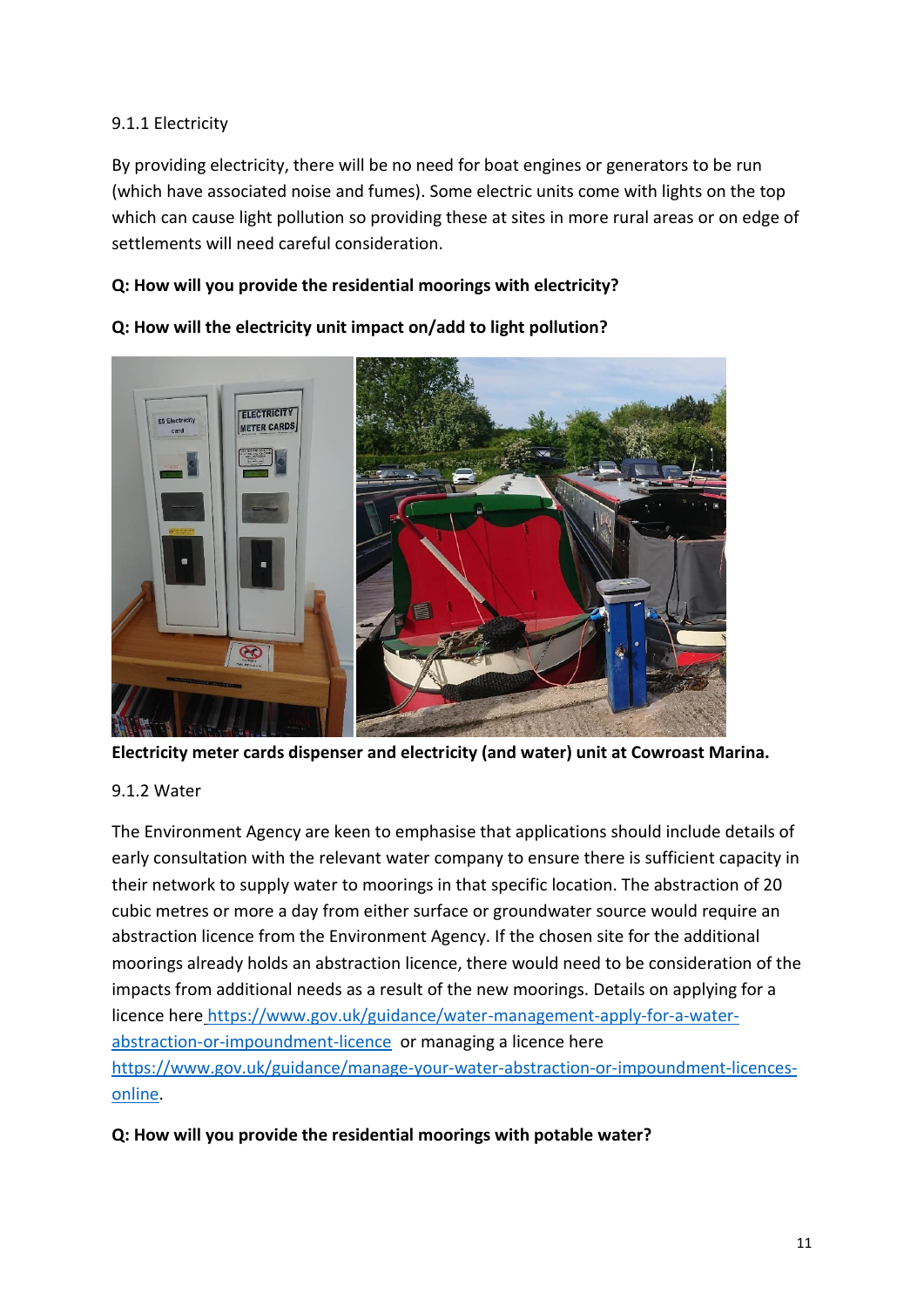### Case Study – Cowroast Marina

Residential moorings are provided with one water tap per two boats. They use trace heating on water taps to prevent freezing in winter.

### 9.1.3 Sewerage

Toilets on boats may require pumping out or somewhere to empty cassettes. Your marina or boatyard may have a system or process to deal with this already. We would assess this part of the application against policy DM2 and as set out in that policy and connection to the public sewer network is the preferred approach. The Environment Agency emphasise the need for adequate pollution prevention measures in place at all times. When considering how to address foul water, you will need to consider the potential for boats to release foul water directly to the waterbody. The Environment Agency also highlight that there is a byelaw that is relevant to the disposal of sewage from boats within the Broads which makes it illegal for boats to discharge their sewage straight to the rivers (Water Resources Act 1963, Rivers (Prevention of Pollution) Acts, 1951-1961, BYELAWS Regulating the use of boats fitted with sanitary appliances).

### **Q: How will you deal with sewerage arising from the boats on residential moorings?**

### Case Study – BWML moorings

BWML sites tend to include one pump out per month in their residential mooring contract.

#### 9.1.4 Rubbish collection

You will need to address how waste arising from those living on the boats is dealt with, with particular consideration given to location of storage and proximity to water and the effect of high-water flows. Your marina or boatyard may have a system or process to deal with rubbish already. We recommend that you contact your District/Borough/City Council to discuss waste management.

## **Q: How will you deal with rubbish (including recyclable materials) arising from the boats on residential moorings? Where will you locate the store so it is not affected by high flows?**

### 9.1.5 Cycle and Car parking

You need to ensure ample car and cycle parking for those who are using residential moorings. Again, you may have car parking or cycle parking on site already. We defer to the parking standards of the relevant district. The standards at the time of adoption of the Local Plan (May 2019) are at Appendix J, page 239, of the Local Plan for the Broads. Norfolk Police recommend that parking spaces be marked to help with correct usage (assists with rule setting) and suggest that you consider collapsible bollards/chain and lock, and where possible have some capability of surveillance over the area.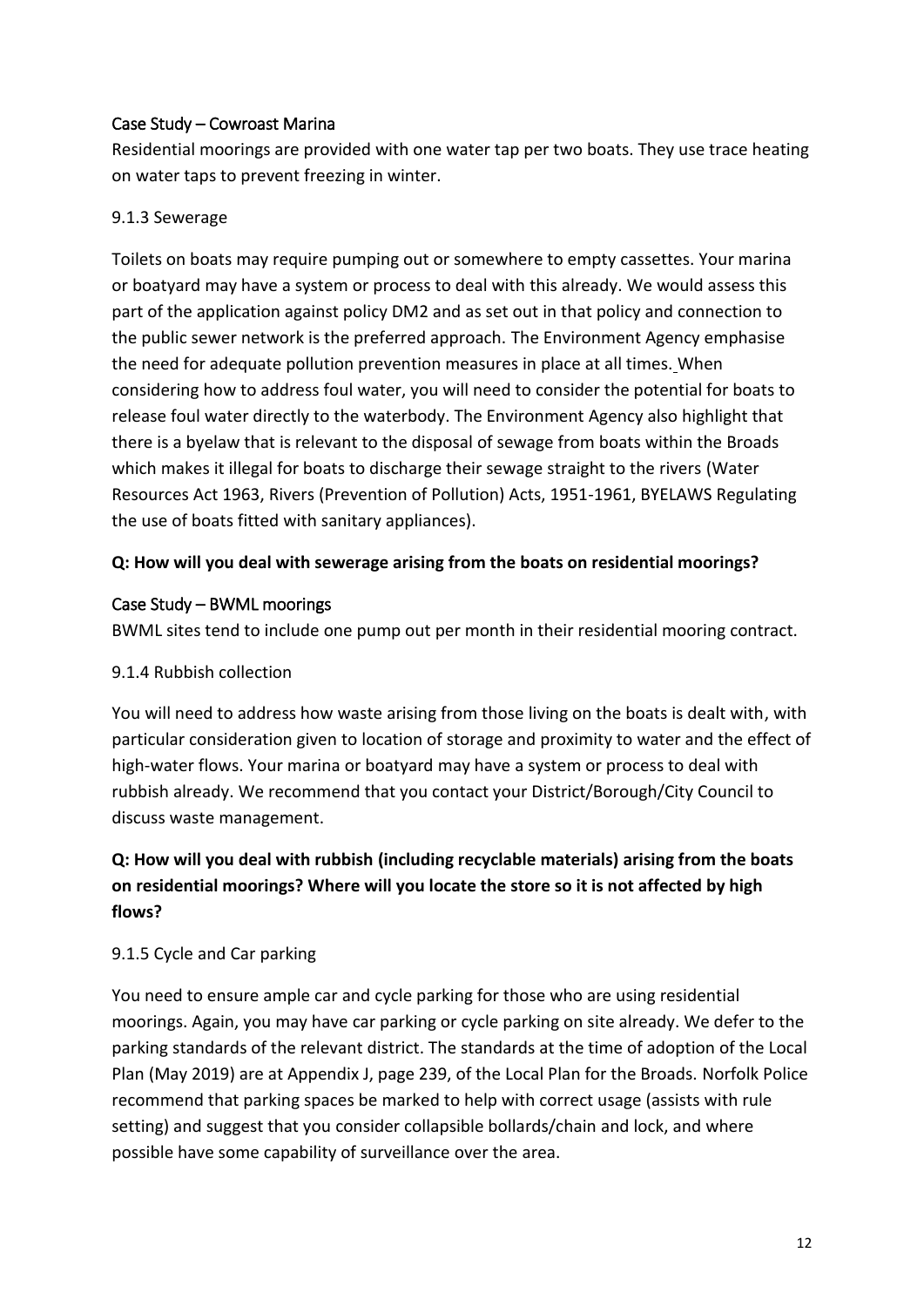## **Q: How will you address car and cycle parking for those who are using residential moorings?**

### 9.1.6 Amenity space and landscaping

The Amenity policy of the Local Plan (DM21) requires schemes to provide a 'satisfactory and usable external amenity space to residential properties in keeping with the character of the surrounding development'. It may also be appropriate to provide landscape enhancements of the land associated with the Residential Mooring to improve the amenity of the area in connection with the development. Please note that development of facilities should not reduce the flood storage capacity of the floodplain or impede flood flow routes.

### **Q. How will you address amenity space and landscaping?**

### 9.1.7 Storage

Scheme promoters/operators are required to address storage of residential paraphernalia. Unless a system for storing kit and possessions is put in place, the residential moorings could become cluttered with residential paraphernalia which will alter the character of the area. Norfolk Police recommend storage is of robust construction with secure locks (e.g. Sold Secure or equivalent). If possible consider fencing off the area (with lockable gate for residents only) to provide an additional layer for what is to be stored within – these items will no doubt be portable with possible value to an offender). It is also important that lockers are flood resilient and resistant to ensure that, at times of flood, they are not mobile and do not cause blockages in waterbodies.

#### **Q: How will you provide storage for those who are using residential moorings?**



**Storage lockers at Priory Marina**

### 9.1.8 Light pollution

Schemes for residential mooring may include lighting. But sites for residential moorings may be on the fringe of settlements, where there is a transition from urban to rural and so the impact of lighting may be significant. The Authority also seeks dark waterways to protect the wildlife in the area. The need for such lighting needs to be justified in line with Local Plan for the Broads policy DM22. If lighting is justified and agreed, then the design needs to ensure no impact on the dark skies of the Broads. The Authority plans to produce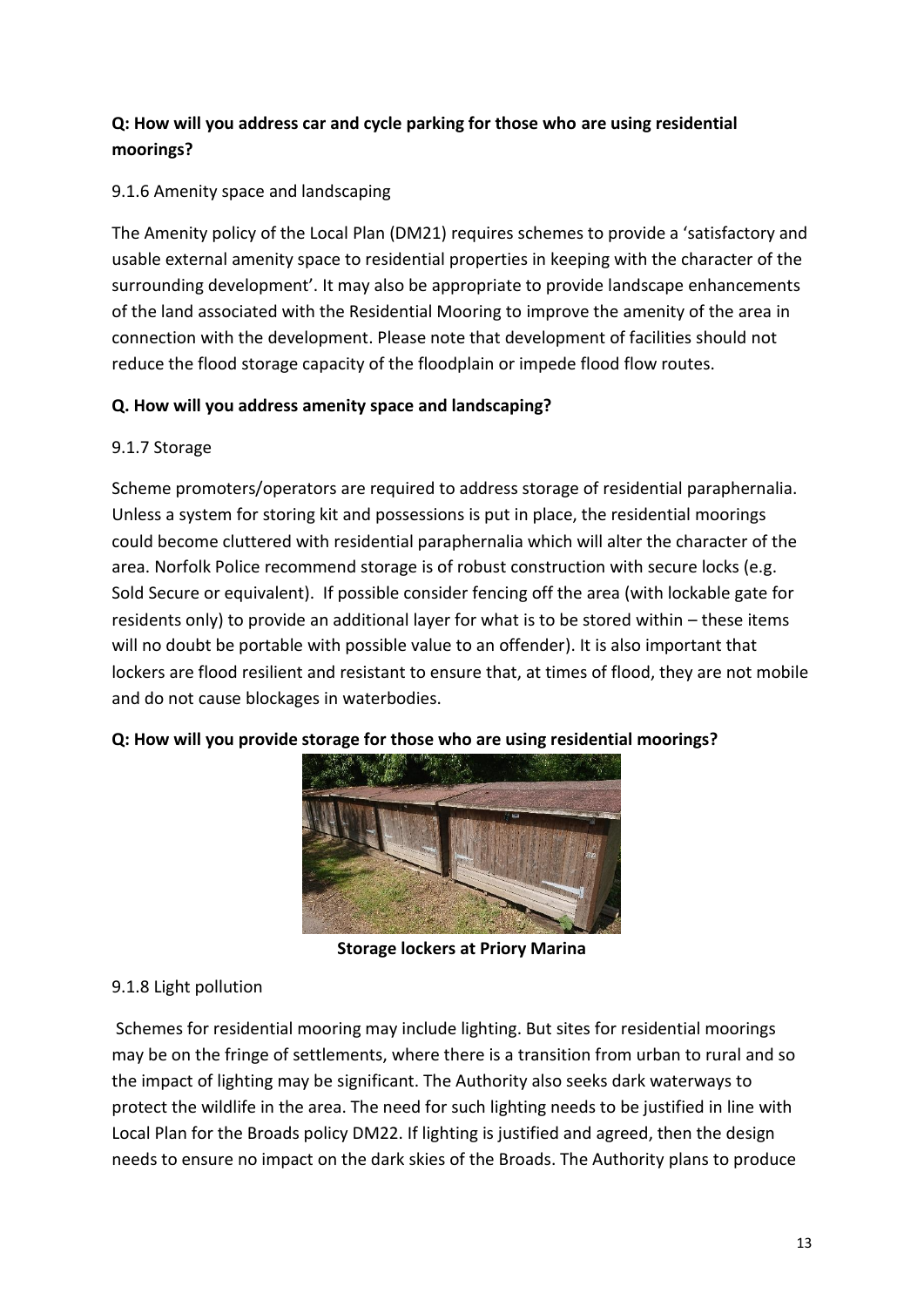light pollution guidance, but in the meantime, the policy requirements of the Local Plan will guide how applications are determined and assessed.

## **Q: How does your scheme address light pollution? How does your scheme maintain dark skies?**

## <span id="page-13-0"></span>9.2Other facilities/extras

Depending on your specific circumstances, you may wish to provide other facilities for those who are living on the residential moorings at your site. This may depend on the location of your site as well as what buildings you already have on site. Examples include drying of clothes, post boxes and communal facilities. You will need to consider the impact on the character of the area. You may wish to ensure you have a fire or emergency evacuation procedure too.

### Case Study - Cowroast Marina

There is a communal lounge with kitchenette. The lounge tends to be used once a month for functions.

### Case Study – Priory Marina

Facilities on site for those living on boats include toilets, showers, library, post boxes (reception collects the parcels), large storage boxes, launderette, parking, cycle parking, electricity and water.

Part of contract includes 6 weeks out of water on hard standing for anti-fouling. The marina organises a crane company to come and remove boats and put them back in. The marina coordinate crane and dates – probably five boats at a time. Boats are lived on outside of the water.



**Post boxes**

In relation to post boxes, Norfolk Police say that there is an increasing rise in crime associated with post-delivery so post boxes should be of robust construction with max aperture size of 260mmx40mm and have anti-fishing properties (Secured by Design recommends letter boxes certificated to TS 009).

## <span id="page-13-1"></span>9.3 Other considerations

9.3.1 Informative – Permits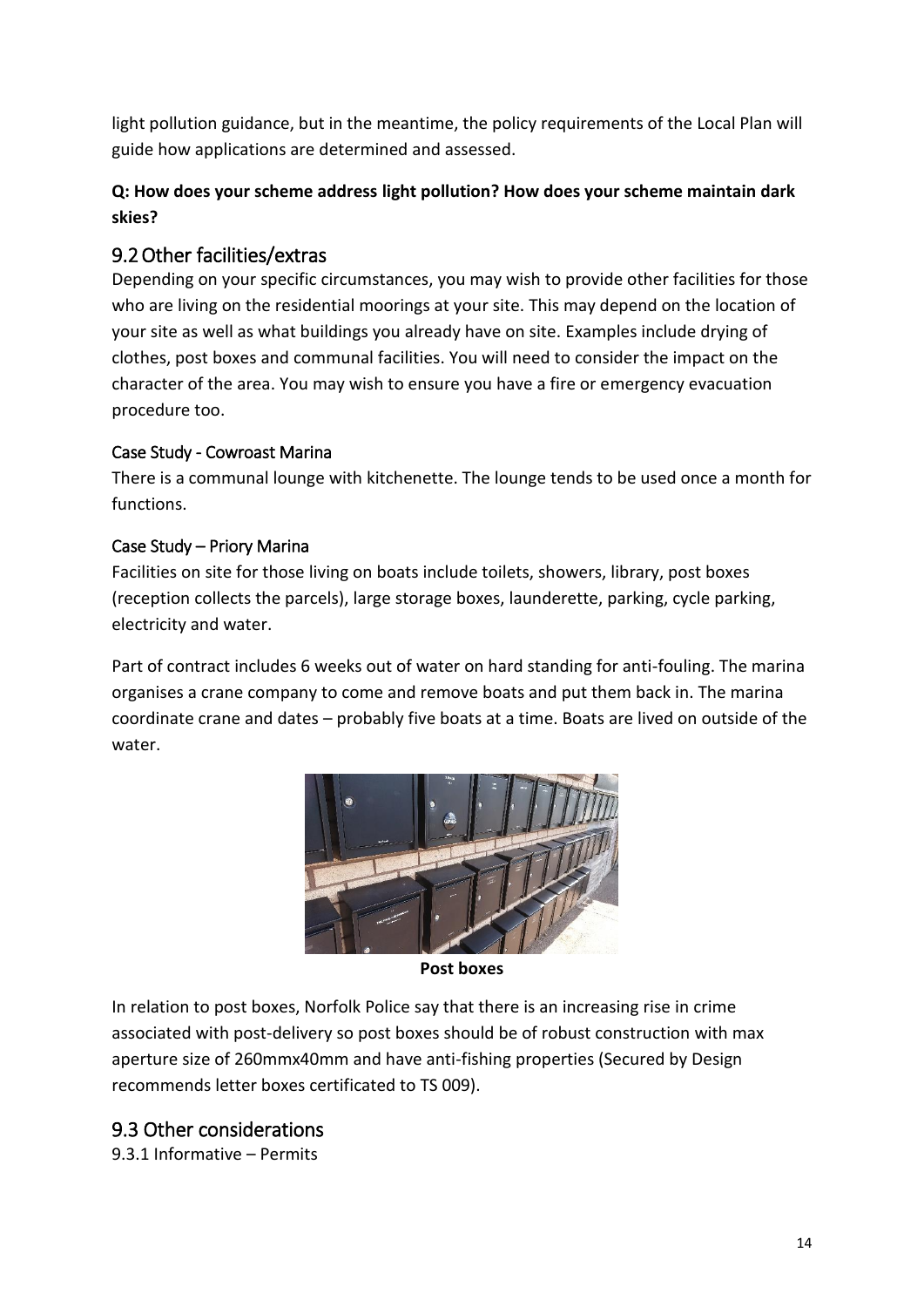An environmental permit for flood risk activities will be needed for any proposal that wants to do work in, under, over or within 8 metres (m) from a fluvial main river and from any flood defence structure or culvert or 16m from a tidal main river and from any flood defence structure or culvert. Application forms and further information can be found at: [https://www.gov.uk/guidance/flood-risk-activities-environmental-permits.](https://www.gov.uk/guidance/flood-risk-activities-environmental-permits) Anyone carrying out these activities without a permit where one is required, is breaking the law.

Section 23 of The Land Drainage Act 1991 requires applicants who wish to affect the flow of an ordinary watercourse, for instance to culvert, dam, weir or install a headwall into a watercourse, to obtain consent from the drainage board concerned.

### 9.3.2 Security

You should ensure you consider security at your site. This may already adequately be in place.

#### 9.3.3 Low Impact Life on Board

In response to the consultation on this guide, the RBOA were keen to emphasise Low Impact Life On Board and, through RBOA, there is a wealth of advice in that respect. Low impact life on board is an expression from UK waterways boaters who care about the environment.

#### 9.3.4 Renewable/low carbon energy

An operator may wish to consider renewable/low carbon energy. The Local Plan for the Broads has policies relating to this: see page 64 of the Local Plan for the Broads.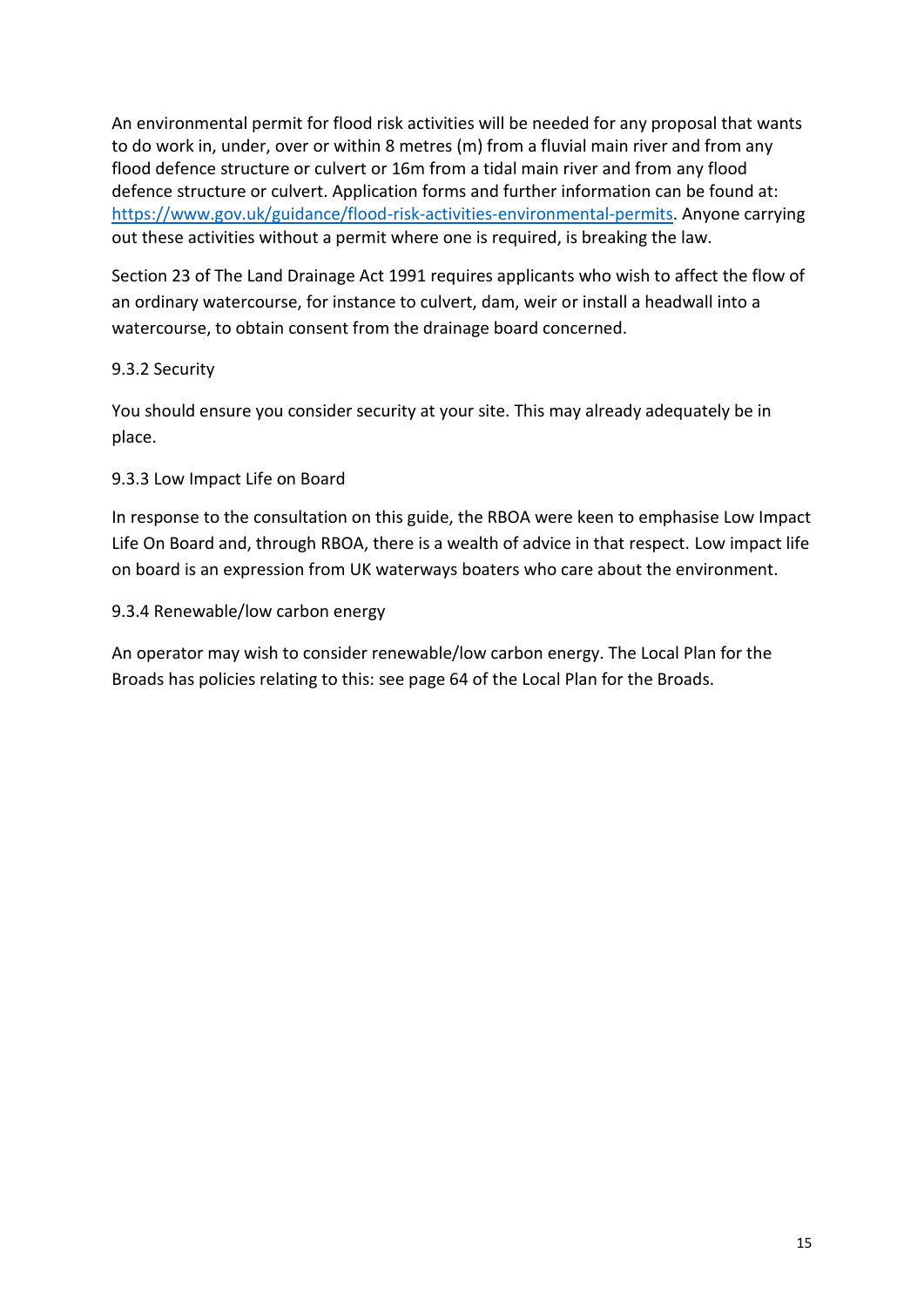## <span id="page-15-0"></span>10. Key messages – reminder

- a) You need to consider flood risk through a flood risk assessment and flood response plan.
- b) You need to consider the impacts of Climate Change.
- c) A management plan is required that details how you will manage the residential moorings. A template is included at Appendix A.
- d) You need to keep a register of those who are living on the residential moorings.
- e) You should contact your District Council to confirm the approach to Council Tax.
- f) You need to provide adequate facilities for those living at the residential moorings. You may already have many of these in place<sup>8</sup>.
- g) A template to address many of the requirements in the policy and guide is included at [Appendix B.](#page-18-0)

## <span id="page-15-1"></span>11. Helpful links and where to go to get advice

The Residential Boat Owners' Association (RBOA), the British Waterways Marinas Limited (BWML) and Canal and Rivers Trust (CRT) have many useful webpages that cover a variety of topic areas or issues that may be relevant to you.

**Please note that just because the BWML, CRT or RBOA suggest a certain approach, it may not necessarily be acceptable in the Broads or indeed it may not be how you wish to run your site. The point of sharing these websites with you is to give you information on how things are done elsewhere. We strongly recommend that you contact us to talk about any specific approach you wish to take to make sure it is acceptable here in the Broads.**

This webpage **covers many aspects** of living on a boat: [https://bwml.co.uk/guides/a-guide](https://bwml.co.uk/guides/a-guide-to-residential-living/)[to-residential-living/](https://bwml.co.uk/guides/a-guide-to-residential-living/)

This webpage talks about **Council Tax**. [https://bwml.co.uk/council-tax-for-residential](https://bwml.co.uk/council-tax-for-residential-moorings/)[moorings/](https://bwml.co.uk/council-tax-for-residential-moorings/)

#### **You should contact your District Council to confirm the approach to Council Tax.**

This webpage shows **where the BMWL residential moorings are**. It also states what you get when you stay at one of their Marinas.<https://bwml.co.uk/residential-moorings/>

<sup>-</sup>8 There are many permitted residential moorings around the country who have systems in place. They may not necessarily be relevant to the Broads or may not be relevant to your site or may not be how you want to run your site. But they give you an idea of how to do things. We strongly suggest you contact us to talk through your proposed approach in advance of putting it in place.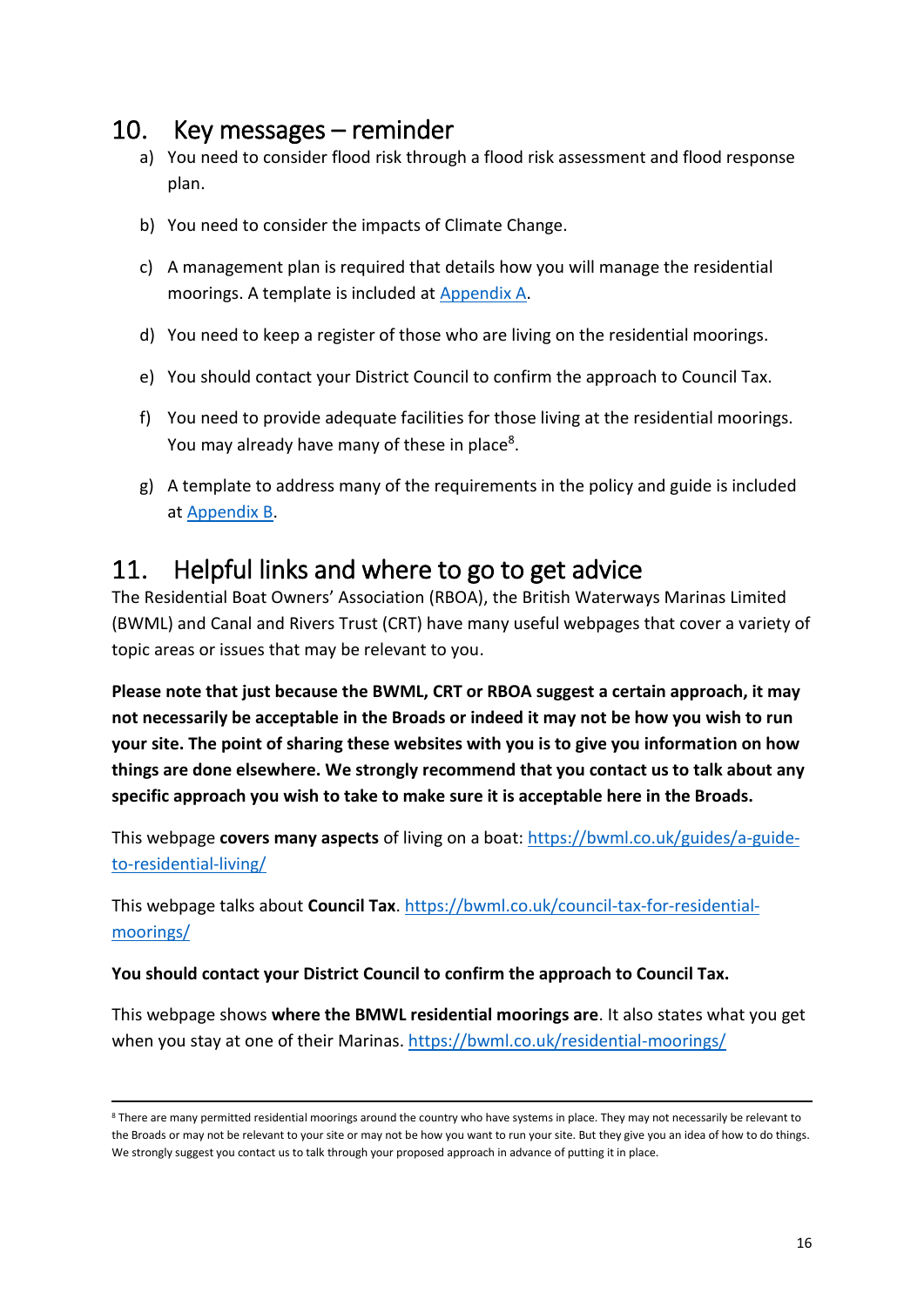Life Afloat; Ever wondered what life is like living on a boat? This webpage has **videos about life afloat**:<https://bwml.co.uk/life-afloat/?src=residential>

This webpage shows how BWML approach **charging for electricity**: <https://bwml.co.uk/electricity/>

This website contains **BWML's Terms and Conditions and policies**: [https://bwml.co.uk/customer-info/.](https://bwml.co.uk/customer-info/) And this website contains the **Terms and Conditions for the Canals and Rivers Trust**: <https://www.watersidemooring.com/Home/TermsAndConditions>

This website talks about **insurance**. It talks about a specific deal that BWML have with one particular policy provided. You may or may not be entitled to that deal, but the webpage may contain advice useful for those who live on boats: [https://bwml.co.uk/marine](https://bwml.co.uk/marine-insurance-for-bwml-berth-holders/)[insurance-for-bwml-berth-holders/.](https://bwml.co.uk/marine-insurance-for-bwml-berth-holders/)

**The Residential Boat Owners' Associations** (RBOA). Their website says: 'Established in 1963 the Residential Boat Owners' Association is the only national organisation which exclusively represents and promotes the interests of people living on boats in the British Isles. We represent all those who have chosen to make a boat their home'. The RBOA ensure they liaise with Navigation Authorities like the Broads Authority. <https://www.rboa.org.uk/>

RBOA **Code of Good Practice**. The Association would encourage all boaters who live afloat to follow this Voluntary Code of Good Practice: [https://www.rboa.org.uk/code-of-good](https://www.rboa.org.uk/code-of-good-practice/)[practice/](https://www.rboa.org.uk/code-of-good-practice/)

**BOATSHIELD (& Outboard Engine Cover).** This weblink from Norfolk & Suffolk Police offers advice on boat safety and security, also information about the Boatshield Scheme. <https://www.norfolk.police.uk/advice/roads-and-vehicles/boats>

**AWEIGH App.** Thousands of people enjoy the Broads throughout the year and the AWEIGH app has been designed to help those on and around the waterways. apps.apple.com>app>aweigh 0r play.google.com>store>apps>details>id=com

**BOAT SECURITY ADVICE - NORFOLK & SUFFOLK POLICE.** Norfolk & Suffolk Police advice on water safety and boat security:

[https://www.norfolk.police.uk/sites/norfolk/files/boatshield\\_v1.pdf](https://www.norfolk.police.uk/sites/norfolk/files/boatshield_v1.pdf)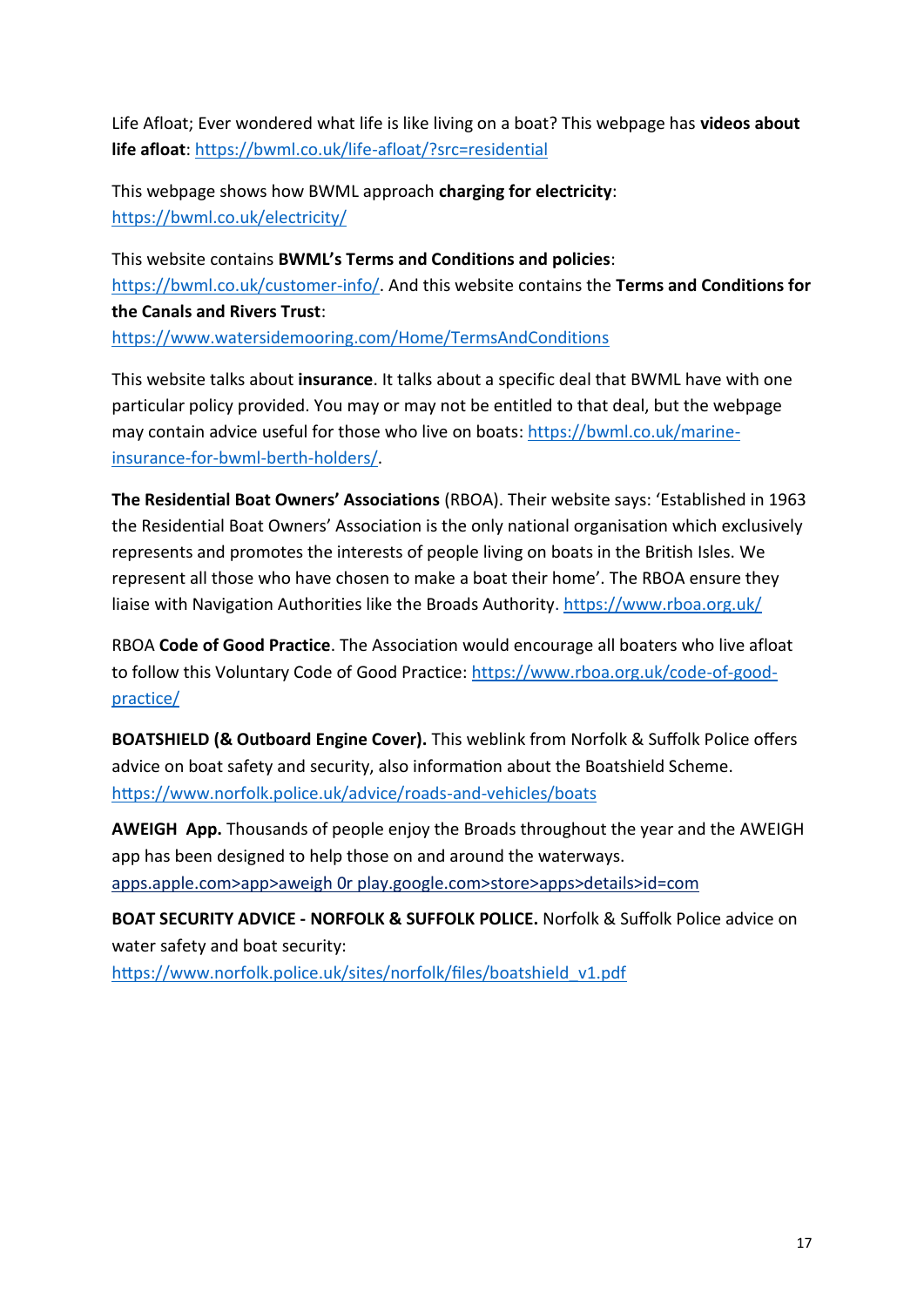## <span id="page-17-0"></span>Appendix A – Residential Moorings management plan checklist

It is expected that a Management Plan will cover the following. This list is not exhaustive and there may be other aspects that need to be covered.

| <b>Checklist</b> |                                                                                                                                                                                 |  |  |
|------------------|---------------------------------------------------------------------------------------------------------------------------------------------------------------------------------|--|--|
|                  |                                                                                                                                                                                 |  |  |
|                  | 1. Site rules and/or terms and conditions.                                                                                                                                      |  |  |
|                  | 2. Noise $-$ expectations relating to noise.                                                                                                                                    |  |  |
| 3.               | Waste management – sewerage and rubbish and recycling.                                                                                                                          |  |  |
|                  | 4. Management of increased vehicular movements.                                                                                                                                 |  |  |
|                  | 5. Storage provision for residential boaters.                                                                                                                                   |  |  |
|                  | 6. Details of water safety provisions.                                                                                                                                          |  |  |
| 7.               | Contact details of who to contact if the management requirements of the site<br>are not adhered to.                                                                             |  |  |
| 8.               | State requirements on how vessels will meet the requirements of the bye-laws<br>and legislation for example the need for boat safety certificates and<br>appropriate insurance. |  |  |